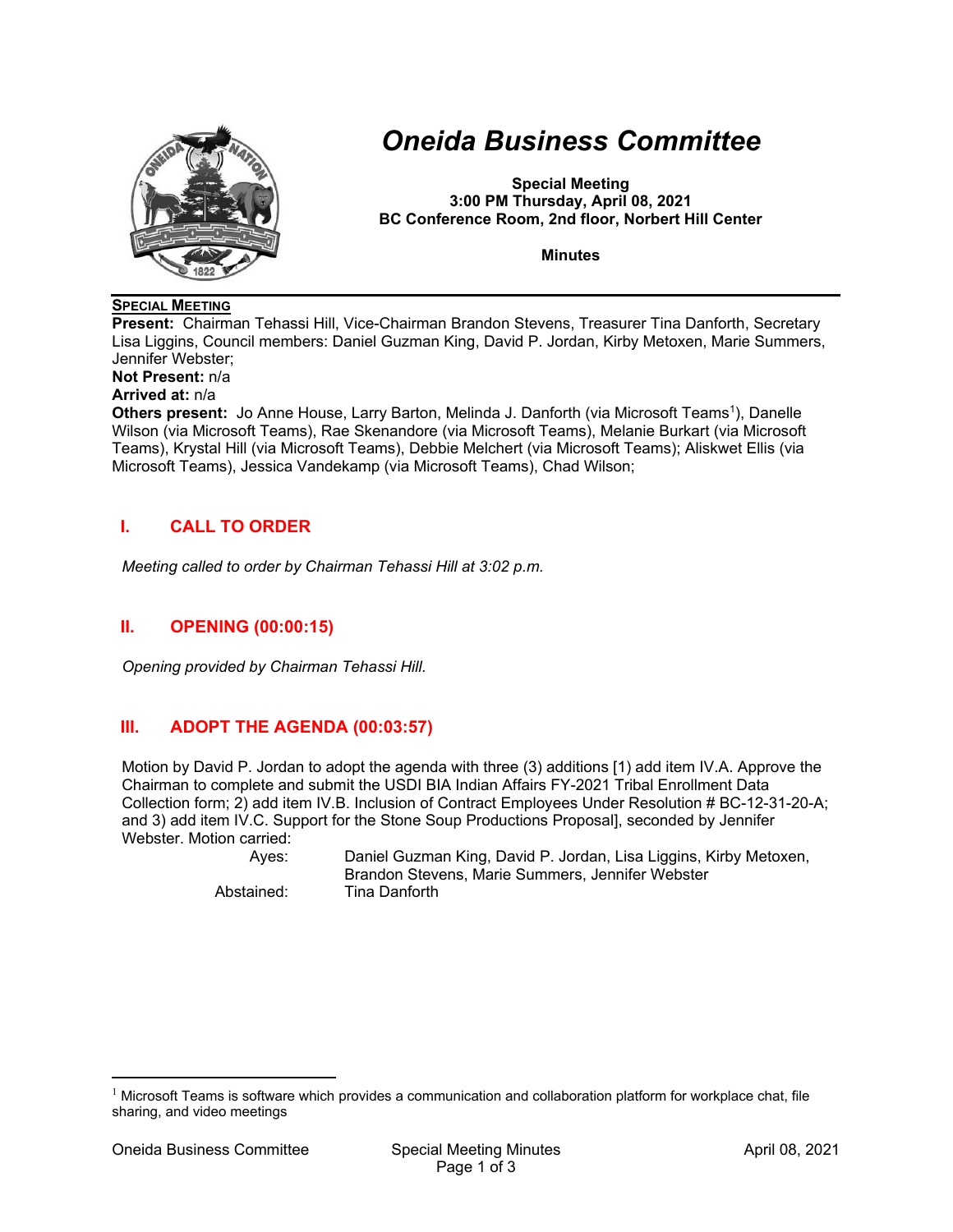#### **IV. NEW BUSINESS**

**A. Approve the Chairman to complete and submit the USDI BIA Indian Affairs FY-2021 Tribal Enrollment Data Collection form (00:06:55)**  Sponsor: Tehassi Hill, Chairman

Motion by Lisa Liggins to approve the Chairman to complete and submit the USDI BIA Indian Affairs FY-2021 Tribal Enrollment Data Collection form, seconded by Jennifer Webster. Motion carried: Tina Danforth, Daniel Guzman King, David P. Jordan, Lisa Liggins, Kirby Metoxen, Brandon Stevens, Marie Summers, Jennifer Webster

**B. Inclusion of Contract Employees Under Resolution # BC-12-31-20-A (00:09:39)**  Sponsor: David P. Jordan, Councilmember

Motion by Jennifer Webster to approve the inclusion of employees whose contract ended between March 12, 2020 and December 31, 2020 and the protections offered under resolution # BC-12-31-20-A for employees who have been laid-off and have not been recalled to work, seconded by David P. Jordan. Motion carried:

| Ayes:      | Daniel Guzman King, David P. Jordan, Kirby Metoxen, Brandon |
|------------|-------------------------------------------------------------|
|            | Stevens, Marie Summers, Jennifer Webster                    |
| Abstained: | Tina Danforth, Lisa Liggins                                 |

#### **C. Support for the Stone Soup Productions Proposal (00:10:54)**  Sponsor: Jennifer Webster, Council Member

Motion by Lisa Liggins to support the project and authorize Councilwoman Jennifer Webster to sign the letter of support, seconded by David P. Jordan. Motion carried:

 Ayes: Tina Danforth, Daniel Guzman King, David P. Jordan, Lisa Liggins, Kirby Metoxen, Brandon Stevens, Marie Summers, Jennifer Webster

# **V. EXECUTIVE SESSION (00:13:22)**

Motion by David P. Jordan to go into executive session at 3:16 p.m., seconded by Lisa Liggins. Motion carried:

 Ayes: Tina Danforth, Daniel Guzman King, David P. Jordan, Lisa Liggins, Kirby Metoxen, Brandon Stevens, Marie Summers, Jennifer Webster

*Councilman Kirby Metoxen arrived at 3:20 p.m.* 

*Treasurer Tina Danforth left at 4:55 p.m.* 

Motion by Daniel Guzman King to come out of executive session at 5:36 p.m., seconded by Marie Summers. Motion carried:

| Aves:        | Daniel Guzman King, David P. Jordan, Lisa Liggins, Kirby Metoxen, |
|--------------|-------------------------------------------------------------------|
|              | Brandon Stevens, Marie Summers, Jennifer Webster                  |
| Not Present: | Tina Danforth                                                     |

*Roll call for the record:* 

 *Present: Councilman Daniel Guzman King; Chairman Tehassi Hill; Councilman David P. Jordan; Secretary Lisa Liggins; Councilman Kirby Metoxen; Vice-Chairman Brandon Stevens; Councilwoman Member Marie Summers; Councilwoman Jennifer Webster; Not Present: Treasurer Tina Danforth;*